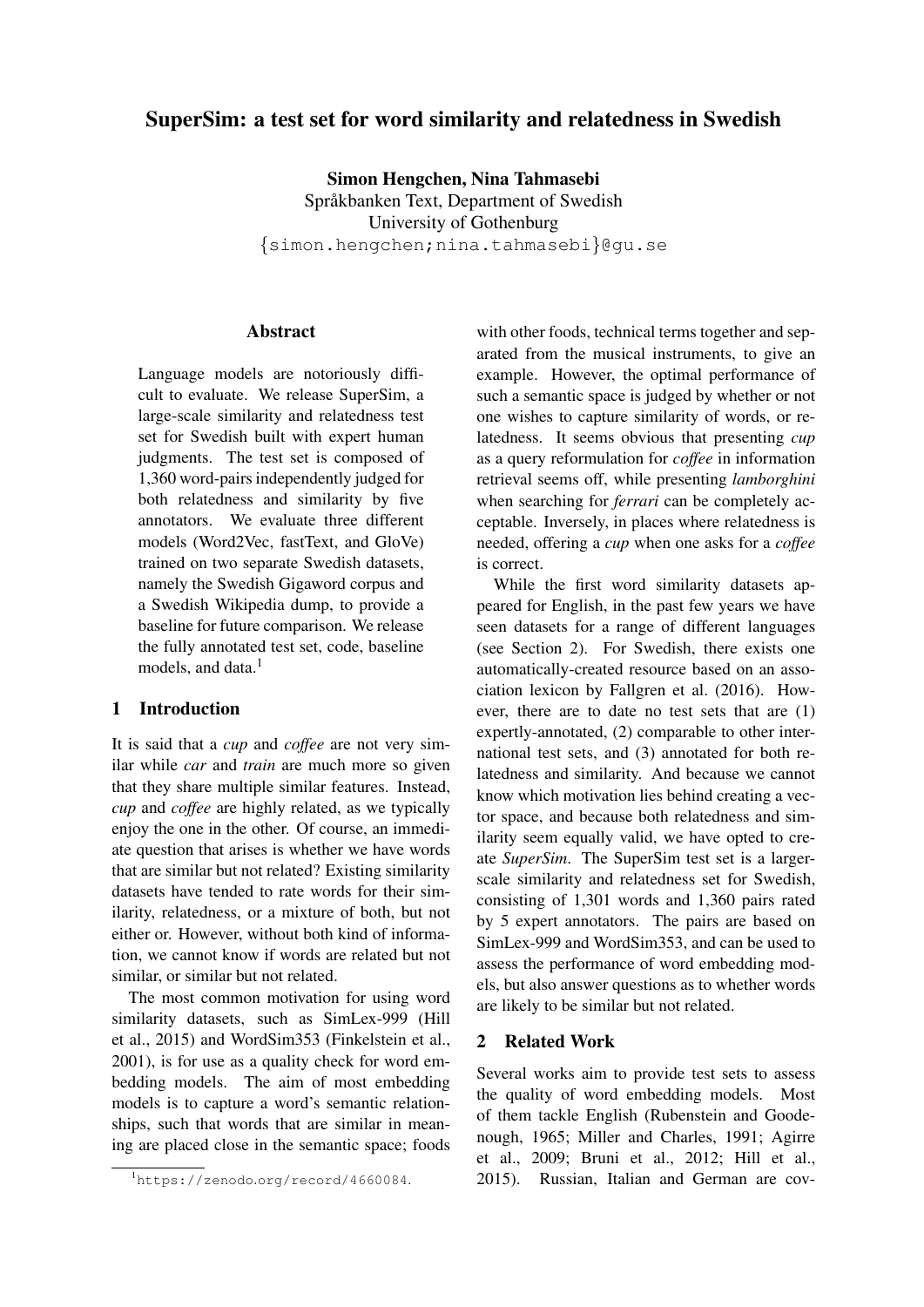ered by [Leviant and Reichart](#page-7-4) [\(2015\)](#page-7-4) who translated the pairs in WordSim353 and SimLex-999, and asked crowdworkers to judge them on a 0- 10 scale. The SemEval-2017 Task 2 on Multilingual and Cross-lingual Semantic Word Similarity [\(Camacho-Collados et al., 2017\)](#page-6-3) provides pairs in 5 languages: English, Farsi, German, Italian and Spanish. [Ercan and Yıldız](#page-6-4) [\(2018\)](#page-6-4) provide 500 word pairs in Turkish annotated by 12 humans for both similarity and relatedness on a scale ranging from 0 to 10, while Finnish is covered in [Venekoski and Vankka](#page-7-5) [\(2017\)](#page-7-5). More recently, Multi-SimLex (Vulić et al., 2020) provides annotations in Mandarin Chinese, Yue Chinese, Welsh, English, Estonian, Finnish, French, Hebrew, Polish, Russian, Spanish, Kiswahili, and Arabic, with open guidelines and encouragement to join in with more languages.<sup>[2](#page-1-0)</sup>

For Swedish, [Fallgren et al.](#page-6-0) [\(2016\)](#page-6-0) harness the Swedish Association Lexicon SALDO [\(Borin](#page-6-5) [et al., 2013\)](#page-6-5), a large lexical-semantic resource that differs much from Wordnet [\(Fellbaum, 1998\)](#page-6-6) insofar as it organises words mainly with the 'association' relation. The authors use SALDO's 'supersenses' to adapt [Tsvetkov et al.](#page-7-7) [\(2016\)](#page-7-7)'s QVEC-CCA intrinsic evaluation measure to Swedish. Still on evaluating Swedish language models, [Adewumi et al.](#page-6-7) [\(2020b\)](#page-6-7) propose an analogy test set built on the one proposed by [Mikolov et al.](#page-7-8) [\(2013\)](#page-7-8), and evaluate common architectures on downstream tasks. The same authors further compare these architectures on models trained on different datasets (namely the Swedish Gigaword corpus [\(Rødven-Eide et al., 2016\)](#page-7-9) and the Swedish Wikipedia) by focusing on Swedish and utilising their analogy test set [\(Adewumi et al., 2020a\)](#page-6-8). Finally, for Swedish, SwedishGLUE/SuperLim<sup>[3](#page-1-1)</sup> [\(Adesam et al., 2020\)](#page-6-9) is currently being developed as a benchmark suite for language models in Swedish, somewhat mirroring English counterparts [\(Wang et al., 2018,](#page-7-10) [2019\)](#page-7-11).

Whether similarity test sets actually allow to capture and evaluate lexical semantics is debatable [\(Faruqui et al., 2016;](#page-6-10) [Schnabel et al., 2015\)](#page-7-12). Nonetheless, they have the advantage of providing a straightforward way of optimising word embeddings (through hyper-parameter search, at

the risk of overfitting), or to be used more creatively in other tasks [\(Dubossarsky et al., 2019\)](#page-6-11) where "quantifiable synonymy" is required. Finally, task-specific evaluation (as recommended by [\(Faruqui et al., 2016\)](#page-6-10)) is, for languages other than English, more than often nonexistent – making test sets such as the one presented in this work a good alternative.

Our dataset differs from previous work in the sense that it provides expert judgments for Swedish for both relatedness and similarity, and hence comprises two separate sets of judgments, as done by skilled annotators. $4$  A description of the procedure is available in Section [3.](#page-2-0)

### 2.1 Relatedness and Similarity

Our work heavily draws from [Hill et al.](#page-7-0) [\(2015\)](#page-7-0), who made a large distinction between relatedness and similarity. Indeed, the authors report that previous work such as [Agirre et al.](#page-6-1) [\(2009\)](#page-6-1) or [Bruni](#page-6-2) [et al.](#page-6-2) [\(2012\)](#page-6-2) do not consider relatedness and similarity to be different. Words like *coffee* and *cup*, to reuse the example by [Hill et al.](#page-7-0) [\(2015\)](#page-7-0), are obviously related (one is used to drink the other, they can both be found in a kitchen, etc.) but at the same time dissimilar (one is (...usually) a liquid and the other is a solid, one is ingested and not the other, etc.).

All pairs in SuperSim are independently judged for similarity and relatedness. To explain the concept of similarity to annotators, we have reused the approach of [Hill et al.](#page-7-0) [\(2015\)](#page-7-0) who introduced it via the idea of synonymy, and in contrast to association: "In contrast, although the following word pairs are related, they are not very similar. The words represent entirely different types of things." They further give the example of "car / tyre." We use this definition embedded in the SimLex-999 guidelines to define relatedness according to the following: "In Task 2, we also ask that you rate the same word pairs for their relatedness. For this task, consider the inverse of similarity: *car* and *tyre* are related even if they are not synonyms. However, synonyms are also related."

<span id="page-1-0"></span> $2$ The website is updated with new annotations: [https:](https://multisimlex.com/) [//multisimlex](https://multisimlex.com/).com/.

<span id="page-1-1"></span><sup>3</sup>[https://spraakbanken.gu.se/projekt/](https://spraakbanken.gu.se/projekt/superlim-en-svensk-testmangd-for-sprakmodeller) [superlim-en-svensk-testmangd-for](https://spraakbanken.gu.se/projekt/superlim-en-svensk-testmangd-for-sprakmodeller)[sprakmodeller](https://spraakbanken.gu.se/projekt/superlim-en-svensk-testmangd-for-sprakmodeller)

<span id="page-1-2"></span> $4$ We have opted not to follow Multi-SimLex because  $(1)$ we want to have annotations for both relatedness and similarity, and (2) we have limited possibility to use platforms such as Amazon Mechanical Turk, and have thus resorted to using skilled annotators: to illustrate, we are bound to the hourly rate of 326 SEK (32.08 EUR). As a result the cost of annotating with 10 annotators is significantly higher, in particular if we want two separate sets of annotations.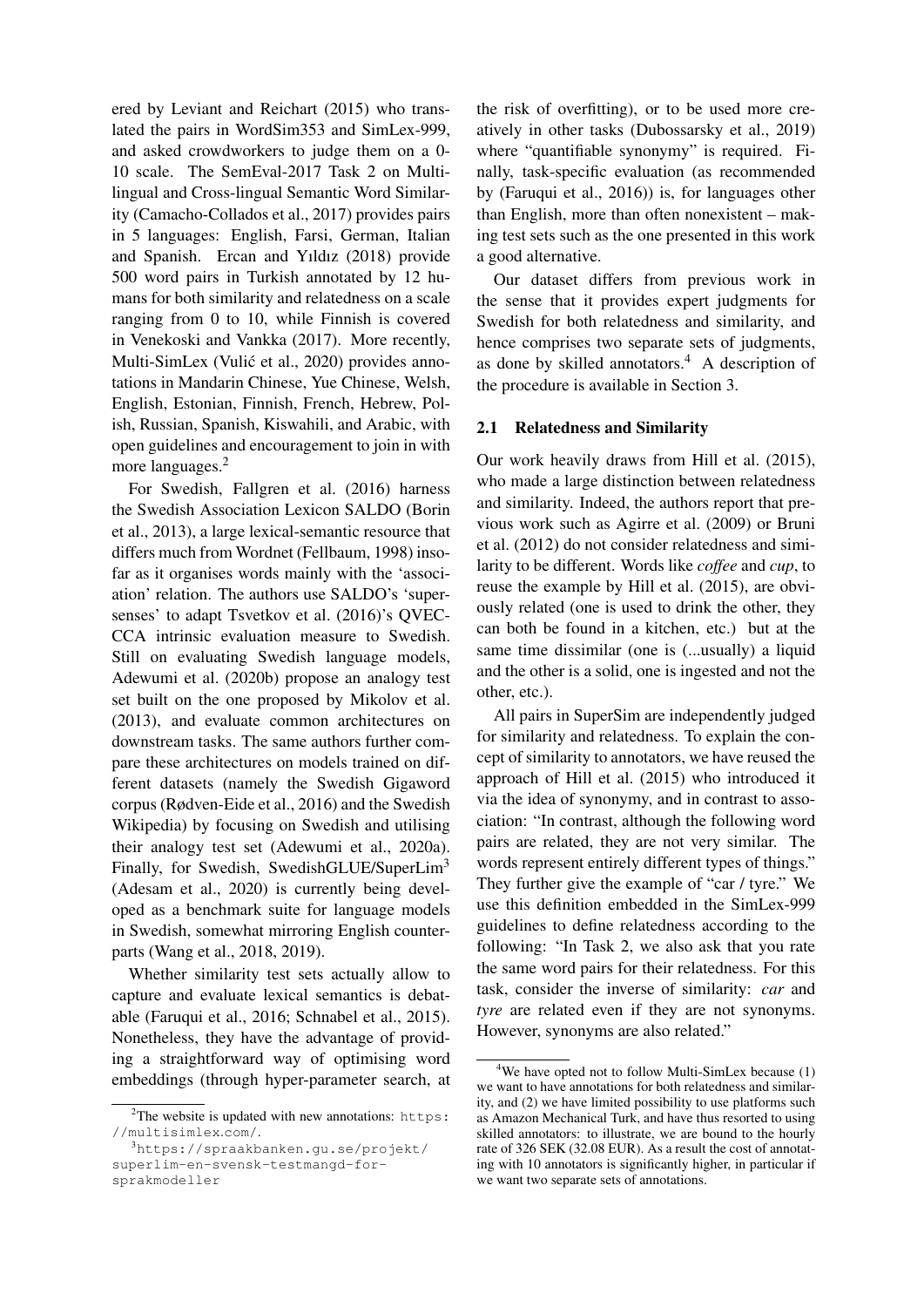# <span id="page-2-0"></span>3 Dataset description

While the WordSim353 pairs were chosen for use in information retrieval and to some extent mix similarity and relatedness, the original SimLex-999 pairs were chosen with more care. They were meant to measure the ability of different models to capture similarity as opposed to association, contain words from different part-of-speech (nouns, verbs, and adjectives), and represent different concreteness levels. Despite the risks of losing some intended effect in translation, we opted to base SuperSim on both of these resources rather than start from scratch.

### 3.1 Methodology

We machine-translated all words in WordSim353 and SimLex-999 to Swedish. The translations were manually checked by a semanticist who is a native speaker of Swedish, holds an MA in linguistics, and is currently working towards obtaining a PhD in linguistics. The semanticist was presented a list of words, out of context, decoupled from the pairs they were parts of. Where needed, translations were corrected. Pairs were reconstructed according to the original datasets, except for the few cases where the translation process would create duplicates. In a few cases where one single translation was not obvious – i.e. cases where either Google Translate or the semanticist would output two (equally likely) possible Swedish translations for the same English word –, two pairs were constructed: one with each possible translation. For example, the presence of 'drug' led to pairs with both the *läkemedel* (a medical drug aimed at treating pathologies) and *drog* (a narcotic or stimulant substance, usually illicit) translations.

We selected 5 annotators (4F/1M) who are native speakers of Swedish and all have experience working with annotation tasks. One of the annotators was the same person who manually checked the correctness of the translations. The other 4 annotators can be described as follows:

- holds an MA in linguistics and has experience in lexicography,
- holds an MA in linguistics,
- holds BAs in linguistics and Spanish and is studying for an MSc in language technology,
- holds a BA in linguistics and has extensive work experience with different language-

related tasks such as translation and NLP (on top of annotation).

Annotators were each given (i) the original SimLex-999 annotation instructions containing examples illustrating the difference between relatedness and similarity; (ii) one file for the relatedness scores; and (iii) one file for the similarity scores. They were instructed to complete the annotation for similarity before moving on to relatedness, and complied. The annotation took place, and was monitored, on Google Sheets. Annotators did not have access to each others' sheets, nor were they aware of who the other annotators were.

To allow for a finer granularity as well as to echo previous work, annotators were tasked with assigning scores on a 0-10 scale, rather than 1-6 as in SimLex-999. Unlike the procedure for Simlex, where sliders were given (and hence the annotators could choose real values), our annotators assigned discrete values between 0–10. This procedure resulted in pairs with the same score, and thus many rank ties.

### 3.2 SuperSim stats

The entire SuperSim consists of 1,360 pairs. Out of these, 351 pairs stem from WordSim353 and 997 pairs from SimLex-999. Pairs where both words translate into one in Swedish are removed from the SimLex-999 and WordSim353 subsets, thus resulting in fewer pairs than the original datasets: for example, 'engine' and 'motor' are both translated as *motor* and therefore the 'motor' – 'engine' pair is removed. The SuperSim set consists of both sets, as well as of a set of additional pairs where multiple translations were used (see the *läkemedel* and *drog* example above). The full set of 1,360 pairs is annotated for both similarity and relatedness separately, resulting in a total of 2 \* 1,360 gold scores, and thus 13,600 individual judgments. An example of relatedness judgments for two pairs is available in table form in Table [1.](#page-3-0)

We release two tab-separated files (one for relatedness, one for similarity) containing judgments from all annotators as well as the mean gold score. We additionally release all baseline models, code, and pre-processed data where permissible. The data is freely available for download at [https:](https://zenodo.org/record/4660084) //zenodo.[org/record/4660084](https://zenodo.org/record/4660084).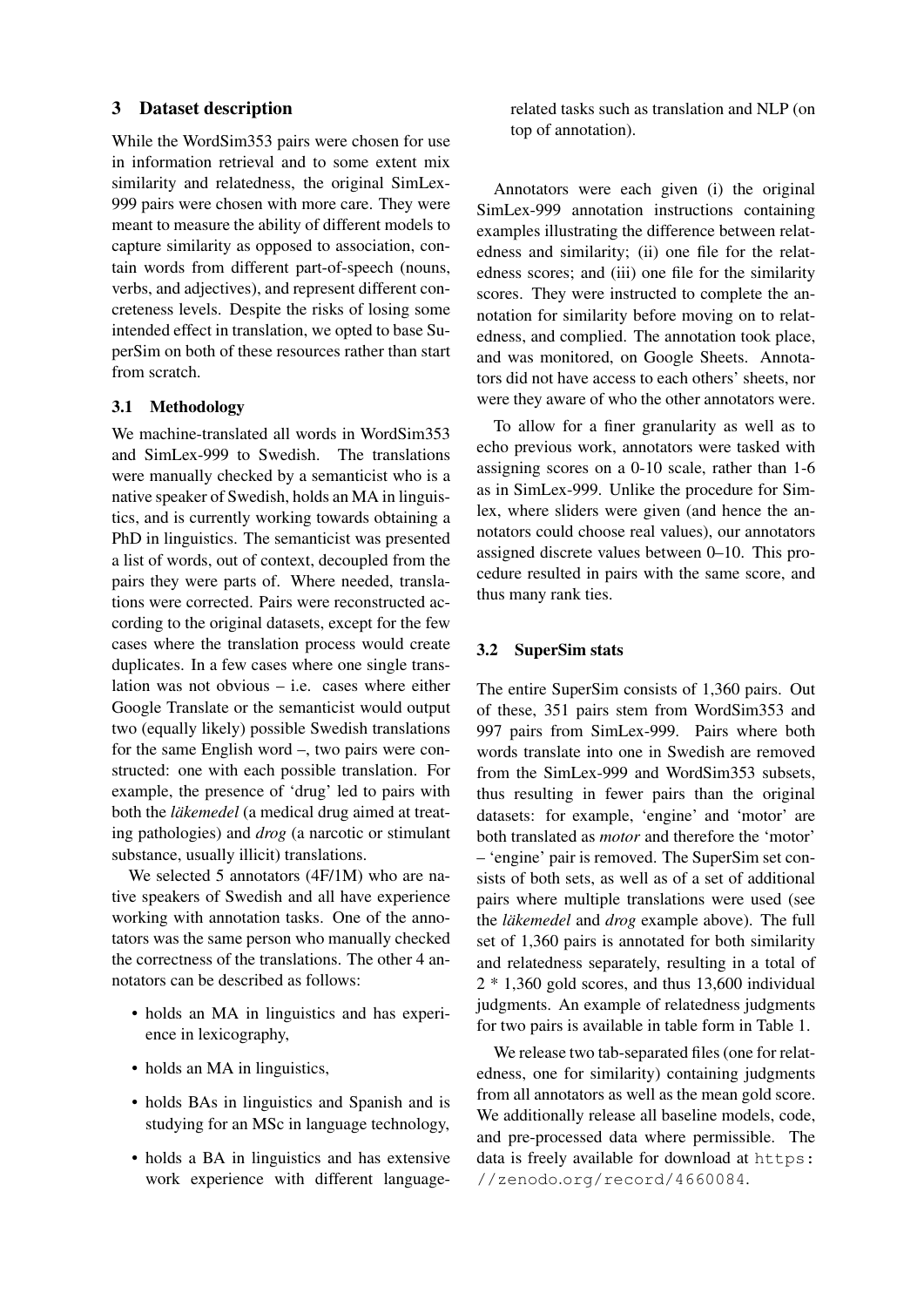Table 1: Example of relatedness judgments on pairs *flicka-barn* 'girl-child' and *skola-mitten* 'schoolcentre.'

<span id="page-3-0"></span>

| Word 1          | Word 2         |       |    | Anno 1 Anno 2 Anno 3 Anno 4 Anno 5 Average |     |
|-----------------|----------------|-------|----|--------------------------------------------|-----|
| flicka<br>skola | barn<br>mitten | I ( ) | 10 |                                            | 9.6 |

#### 3.3 Intra-rater agreement

For quality control, annotation files contained a total of 69 randomly sampled duplicate pairs, in addition to the  $1,360$  true pairs.<sup>[5](#page-3-1)</sup> These duplicates allowed us to calculate every annotator's consistency, and to judge how difficult each task was in practice. Table [2](#page-4-0) illustrates the consistency of every annotator in the similarity and relatedness tasks for our 69 control pairs. 'Disagreement' indicates two different values for any given pair and 'hard disagreement' two values with an absolute difference higher than 2 (on the scale of 0–10). On average, the hard disagreements differed by 4.3 points for relatedness, and by 3.0 for similarity, and there were more disagreements (both kinds) for relatedness, indicating that for humans, relatedness is the harder task. In addition, we indicate the computed self-agreement score (Krippendorff's alpha, [Krippendorff 2018\)](#page-7-13) for every annotator for both tasks. Despite annotators disagreeing somewhat with themselves, Krippendorff's alpha indicates they annotated word pairs consistently.

Out of the 69 control pairs, 4 were inconsistently annotated by four annotators for similarity, while 12 pairs were inconsistently annotated by four or more annotators for relatedness: 3 by all five annotators, and 9 by four. The three "hardest" pairs to annotate for relatedness are *lycklig-arg* 'happy-angry,' *sommarnatur* 'summer-nature,' *tillkannagivande-varning ¨* 'announcement-warning.'

#### 3.4 Inter-rater agreement

Following [Hill et al.](#page-7-0) [\(2015\)](#page-7-0), we use the average Spearman's  $\rho$  for measuring inter-rater agreement by taking the average of pairwise Spearman's  $\rho$  correlations between the ratings of all re-spondents.<sup>[6](#page-3-2)</sup> For the original SimLex-999, over-

all agreement was  $\rho = 0.67$  as compared to Word-Sim353 where  $\rho = 0.61$  using the same method. Spearman's  $\rho$  for our similarity rankings is 0.67. In addition, we have a Spearman's  $\rho$  for our relatedness rankings of  $0.73$  $0.73$  $0.73$ .<sup>7</sup> It is unclear how the background of our annotators affects the quality of their annotation. In another semantic annotation study, although on historical data, [Schlechtweg](#page-7-15) [et al.](#page-7-15) [\(2018\)](#page-7-15) show a larger agreement between annotators sharing a background in historical linguistics than between a historical linguist and a 'non-expert' native speaker. It is, however, fully possible that the linguistic expertise of the annotators affects the similarity and relatedness judgments in a negative way. We leave this investigation for further work.

### 4 Model evaluation

To provide a baseline for evaluation of embedding models on SuperSim, we trained three different models on two separate datasets.

### 4.1 Baseline Models

We chose three standard models, Word2Vec [\(Mikolov et al., 2013\)](#page-7-8), fastText [\(Bojanowski et al.,](#page-6-12) [2017\)](#page-6-12), and GloVe [\(Pennington et al., 2014\)](#page-7-16). Word2Vec and fastText models are trained with gensim ( $\check{R}$ ehu $\check{r}$ ek and Sojka, 2010) while the GloVe embeddings are trained using the official C implementation provided by [Pennington et al.](#page-7-16)  $(2014)^8$  $(2014)^8$  $(2014)^8$ 

#### 4.2 Training data

We use two datasets. The largest of the two comprises the Swedish Culturomics Gigaword corpus [\(Rødven-Eide et al., 2016\)](#page-7-9), which con-

<span id="page-3-1"></span><sup>5</sup> SuperSim includes the values for the first seen annotation of a duplicate pair. To illustrate: if a control pair was annotated first to have a score of 3 and then to have a score of 6, the first score of 3 is kept.

<span id="page-3-2"></span><sup>6</sup>We use the scipy.stats.mstats spearmanr [\(Virtanen et al., 2020\)](#page-7-14) implementation with rank ties.

<span id="page-3-3"></span>These results are opposing those of the disagreements which indicate that similarity is easier than relatedness for our annotators. We postulate that this can be due to the many rank ties we have in the similarity testset (where many pairs have 0 similarity). If we use the Pearson's  $\rho$ , we get values of  $\rho = 0.722$  for relatedness, and  $\rho = 0.715$  for similarity bringing the two tasks much closer.

<span id="page-3-4"></span><sup>&</sup>lt;sup>8</sup>Tests were also made using the Python implementation available at https://github.[com/maciejkula/](https://github.com/maciejkula/glove-python) [glove-python](https://github.com/maciejkula/glove-python), with similar performance.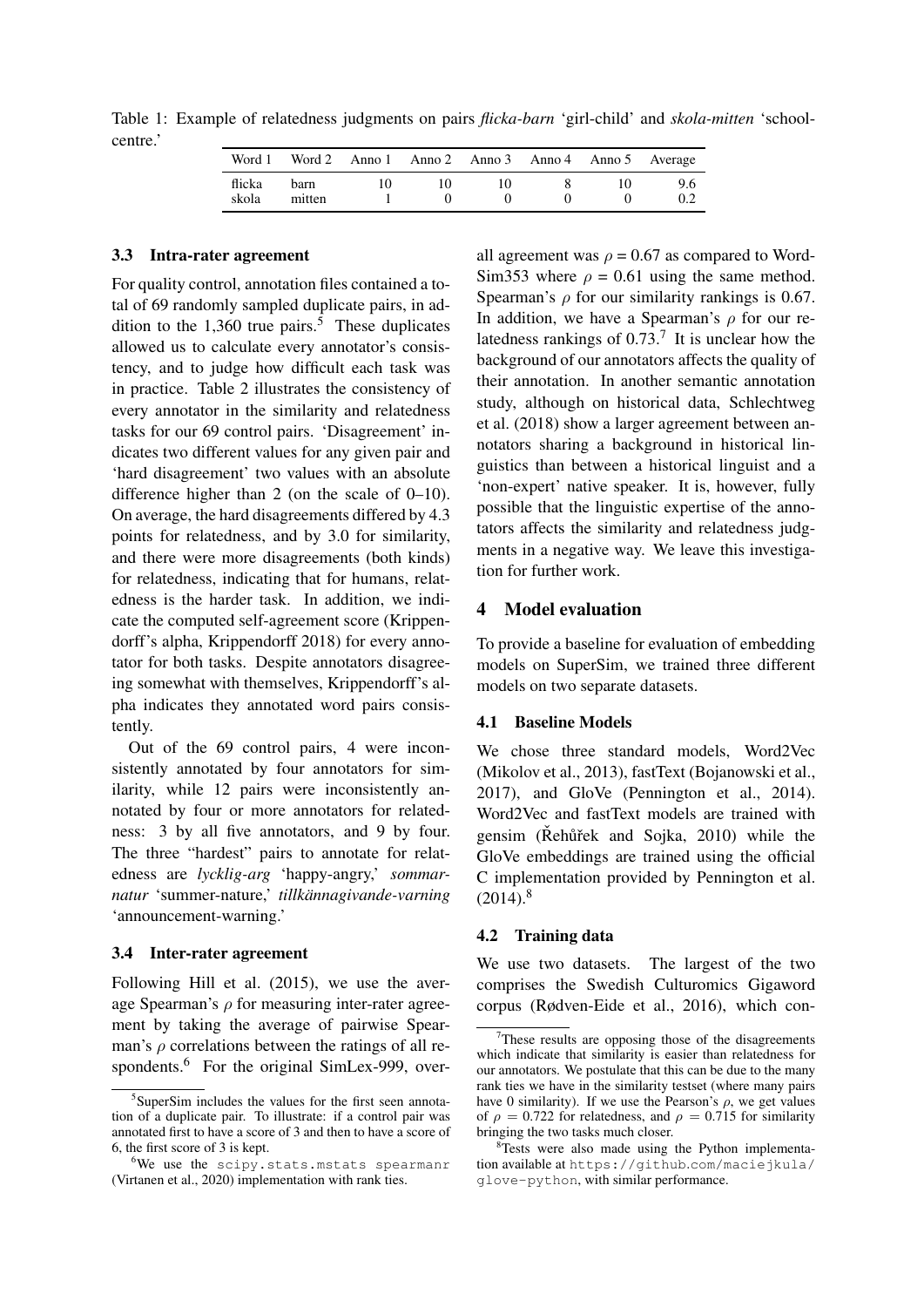<span id="page-4-0"></span>Table 2: Number of control word-pairs with annotator self-disagreements. 'Disagreem.' = different values between two annotations for a given pair  $(0-10 \text{ scale})$ , 'hard disagreem.' = difference  $> 2$  between values between two annotations for a given pair (0-10 scale),  $\alpha$  = Krippendorff's alpha. Total number of control pairs is 69, percentages follow absolute counts in parentheses.

| Consistency of judgments |                     |                           |          |                     |                           |          |  |  |
|--------------------------|---------------------|---------------------------|----------|---------------------|---------------------------|----------|--|--|
|                          | Similarity          |                           |          | Relatedness         |                           |          |  |  |
|                          | # disagreem. $(\%)$ | # hard disagreem. $(\% )$ | $\alpha$ | # disagreem. $(\%)$ | # hard disagreem. $(\% )$ | $\alpha$ |  |  |
| Anno 1                   | 17(25%)             | 5(7%)                     | 0.83     | 20(29%)             | $10(14\%)$                | 0.89     |  |  |
| Anno 2                   | 1(1%)               | 1(1%)                     | 0.99     | 26(38%)             | 11 $(16%)$                | 0.86     |  |  |
| Anno 3                   | $21(30\%)$          | 6(9%)                     | 0.94     | 24 (35%)            | 9(13%)                    | 0.87     |  |  |
| Anno 4                   | 10(14%)             | $0(0\%)$                  | 0.96     | $18(26\%)$          | 4(8%)                     | 0.96     |  |  |
| Anno 5                   | 29 (42%)            | 3(4%)                     | 0.89     | $28(41\%)$          | $7(10\%)$                 | 0.89     |  |  |

<span id="page-4-6"></span>Table 3: Evaluation of models trained on the Swedish Gigaword corpus. WordSim353 and SimLex-999 are subsets of the SuperSim. Best results for each "test set - task" combination are bolded.

| Model    | Test set         | Spearman's $\rho$<br>relatedness | Spearman's $\rho$<br>similarity | Included pairs |
|----------|------------------|----------------------------------|---------------------------------|----------------|
| Word2Vec | SuperSim         | 0.539                            | 0.496                           | 1,255          |
|          | WordSim353 pairs | 0.560                            | 0.453                           | 325            |
|          | SimLex-999 pairs | 0.499                            | 0.436                           | 923            |
| fastText | SuperSim         | 0.550                            | 0.528                           | 1,297          |
|          | WordSim353 pairs | 0.547                            | 0.477                           | 347            |
|          | SimLex-999 pairs | 0.520                            | 0.471                           | 942            |
| GloVe    | SuperSim         | 0.548                            | 0.499                           | 1,255          |
|          | WordSim353 pairs | 0.546                            | 0.435                           | 325            |
|          | SimLex-999 pairs | 0.516                            | 0.448                           | 923            |

tains a billion words<sup>[9](#page-4-1)</sup> in Swedish from different sources including fiction, government, news, science, and social media. The second dataset is a recent Swedish Wikipedia dump with a total of 696,500,782 tokens.[10](#page-4-2)

While the Swedish Gigaword corpus contains text from the Swedish Wikipedia, [Rødven-Eide](#page-7-9) [et al.](#page-7-9) [\(2016\)](#page-7-9) precise that about 150M tokens out of the 1G in Gigaword (14.9%) stem from the Swedish Wikipedia. In that respect, there is an overlap in terms of content in our baseline corpora. However, as the Swedish Wikipedia has grown extensively over the years and only a sub-part of it was used in in [Rødven-Eide et al.](#page-7-9) [\(2016\)](#page-7-9), the overlap is small and we thus have opted to also use the Gigaword corpus as it is substantially larger and contains other genres of text.

The Wikipedia dump was processed with a ver-sion of the Perl script released by Matt Mahoney<sup>[11](#page-4-3)</sup>

modified to account for specific non-ASCII characters (äåöé) and to transform digits to their Swedish written form (eg:  $2 \rightarrow tv\aa$ ).<sup>[12](#page-4-4)</sup>

All baseline models are trained on lowercased tokens with default hyperparameters.<sup>[13](#page-4-5)</sup>

### 4.3 Results

An overview of the performance of the three baseline models is available in Table [3](#page-4-6) and Table [4.](#page-5-0) In both tables we show model performance on similarity and relatedness judgments. We split the results into three sets, one for the entire Super-Sim, and two for its subsets: WordSim353 and SimLex-999. For each model and dataset, we present Spearman's rank correlation  $\rho$  between the ranking produced by the model compared to the gold ranking in each testset (relatedness and similarity). As fastText uses subword information to build vectors, it deals better with out-ofvocabulary words, hence the higher number of

<span id="page-4-1"></span> $91,015,635,151$  tokens in 59,736,642 sentences, to be precise.

<span id="page-4-2"></span><sup>10</sup>Available at [https://dumps](https://dumps.wikimedia.org/svwiki/20201020/svwiki-20201020-pages-articles.xml.bz2).wikimedia.org/ [svwiki/20201020/svwiki-20201020-pages](https://dumps.wikimedia.org/svwiki/20201020/svwiki-20201020-pages-articles.xml.bz2)[articles](https://dumps.wikimedia.org/svwiki/20201020/svwiki-20201020-pages-articles.xml.bz2).xml.bz2.

<span id="page-4-3"></span><sup>&</sup>lt;sup>11</sup>The script is available at [http://]( http://mattmahoney.net/dc/textdata.html)<br>attmahoney.net/dc/textdata.html. It effecmattmahoney.[net/dc/textdata]( http://mattmahoney.net/dc/textdata.html).html. tively only keeps what should be displayed in a web browser

and removes tables but keeps image captions, while links are converted to normal text. Characters are lowercased.

<span id="page-4-4"></span><sup>12</sup>'1', which can be either *en* or *ett* in Swedish, was replaced by 'ett' every time.

<span id="page-4-5"></span><sup>&</sup>lt;sup>13</sup>Except for  $sq = 1$ ,  $min\_count = 100$  and seed = 1830.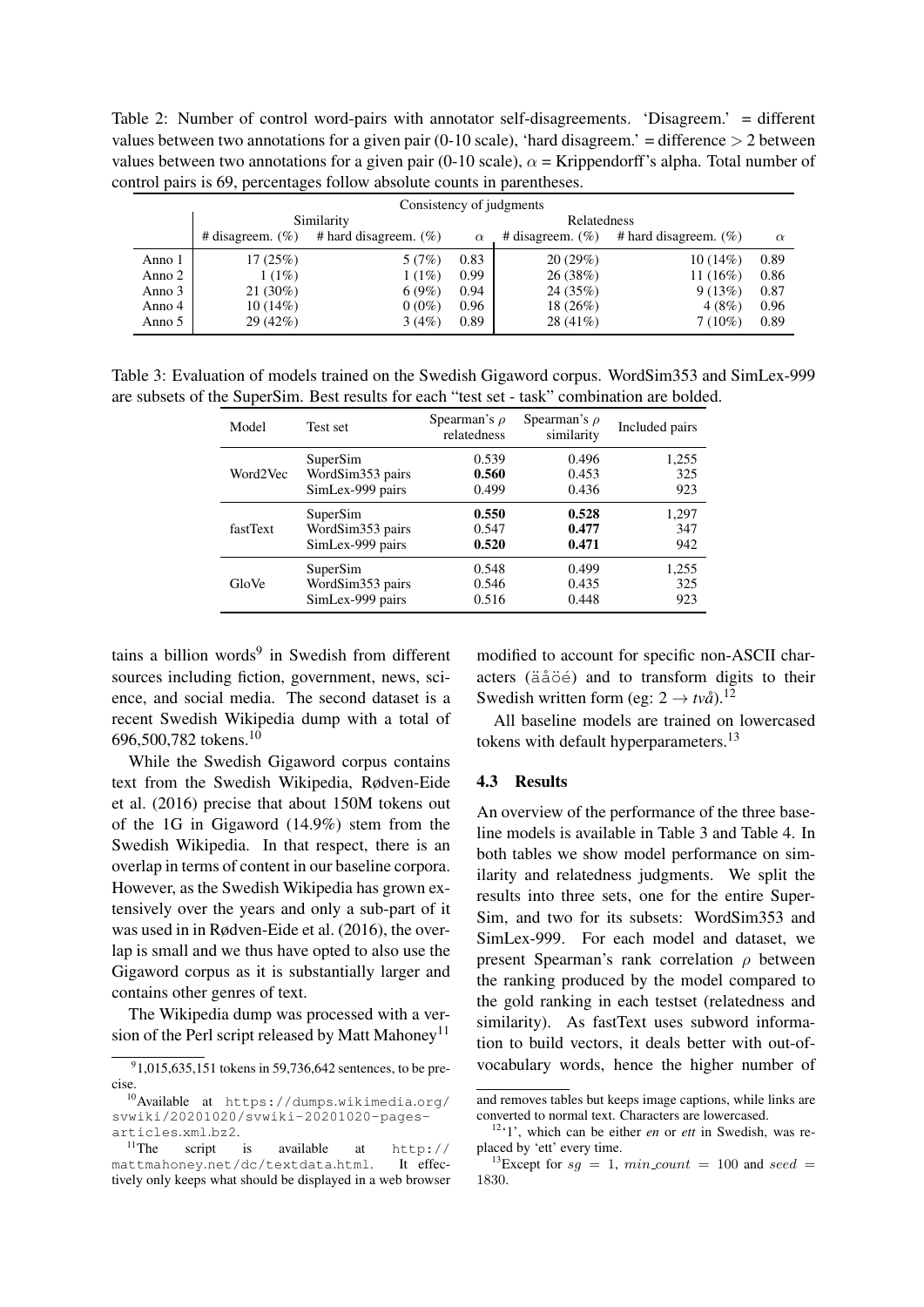<span id="page-5-0"></span>

| Model    | Test set         | Spearman's $\rho$<br>relatedness | Spearman's $\rho$<br>similarity | Included pairs |
|----------|------------------|----------------------------------|---------------------------------|----------------|
| Word2Vec | SuperSim         | 0.410                            | 0.410                           | 1,197          |
|          | WordSim353 pairs | 0.469                            | 0.415                           | 315            |
|          | SimLex-999 pairs | 0.352                            | 0.337                           | 876            |
| fastText | SuperSim         | 0.349                            | 0.365                           | 1,297          |
|          | WordSim353 pairs | 0.339                            | 0.334                           | 347            |
|          | SimLex-999 pairs | 0.322                            | 0.311                           | 942            |
| GloVe    | SuperSim         | 0.467                            | 0.440                           | 1,197          |
|          | WordSim353 pairs | 0.524                            | 0.429                           | 315            |
|          | SimLex-999 pairs | 0.418                            | 0.375                           | 876            |

Table 4: Evaluation of models trained on the Swedish Wikipedia. WordSim353 and SimLex-999 are subsets of the SuperSim. Best results for each "test set - task" combination are bolded.

pairs included in the evaluation.

To provide a partial reference point, [Hill et al.](#page-7-0) [\(2015\)](#page-7-0) report, for Word2Vec trained on English Wikipedia,  $\rho$  scores of 0.655 on WordSim353, and 0.414 on SimLex-999.

From the results in Table [3](#page-4-6) and [4,](#page-5-0) it appears that fastText is the most impacted by the size of the training data, as its performance when trained on the smaller Wikipedia corpus is 'much' lower than on the larger Gigaword: 0.349 vs 0.550 for SuperSim relatedness and 0.365 vs 0.528 for Supersim similarity – both tasks where fastText actually performs best on Gigawords out of the three models tested. We find that all models perform better when trained on Gigaword as compared to Wikipedia. Contrary to results on the analogy task reported by [Adewumi et al.](#page-6-8) [\(2020a\)](#page-6-8), our experiments on SuperSim seem to confirm the usual trope that training on more data indeed leads to overall better embeddings, as the higher scores, in terms of absolute numbers, are all from models trained on the larger Gigaword corpus. Nonetheless, the discrepancy between our results and theirs might be due to a range of factors, including pre-processing and hyperparameter tuning (which we did not do). $^{14}$  $^{14}$  $^{14}$ 

Note that for similarity, Word2Vec trained on Gigaword performs slightly better on the translated SimLex-999 pairs (0.436) than Word2Vec does on English SimLex-999 (0.414) but substantially lower for WordSim (0.436 vs 0.655) [\(Hill](#page-7-0) [et al., 2015\)](#page-7-0). We make the comparison for Gigaword, rather than Wikipedia because of the com-

parable size, rather than the genre. This effect could be due to different pre-processing and model parameters used, but it could also be an effect of the multiple ties present in our test set. We do, however, consistently confirm the original conclusion: SimLex-999 seems harder for the models than WordSim353.

GloVe is the clear winner on the smaller Wikipedia dataset, where it outperforms the other two models for all test sets, and is on par with Word2Vec for Gigaword.

Overall, our results indicate that for the tested models relatedness is an easier task than similarity: every model – aside from fastText on SuperSim – performs better (or equally well) on relatedness on the whole test set, as well as on its subparts, compared to similarity.

### 5 Conclusions and future work

In this paper, we presented SuperSim, a Swedish similarity and relatedness test set made of new judgments of the translated pairs of both SimLex-999 and WordSim353. All pairs have been rated by five expert annotators, independently for both similarity and relatedness. Our inter-annotator agreements mimic those of the original test sets, but also indicate that similarity is an easier task to rate than relatedness, while our intra-rater agreements on 69 control pairs indicate that the annotation is reasonably consistent.

To provide a baseline for model performance, we trained three different models, namely Word2Vec, fastText and GloVe, on two separate Swedish datasets. The first comprises a general purpose dataset, namely the The Swedish Culturomics Gigaword Corpus with different genres of text spanning 1950-2015. The second comprises

<span id="page-5-1"></span><sup>&</sup>lt;sup>14</sup>The effect of the benefits of more training data is confounded with the broader genre definitions in Gigaword that could be an indication of the advantage of including e.g., fiction and social media text in defining for example emotions. We leave a detailed investigation into this for future work.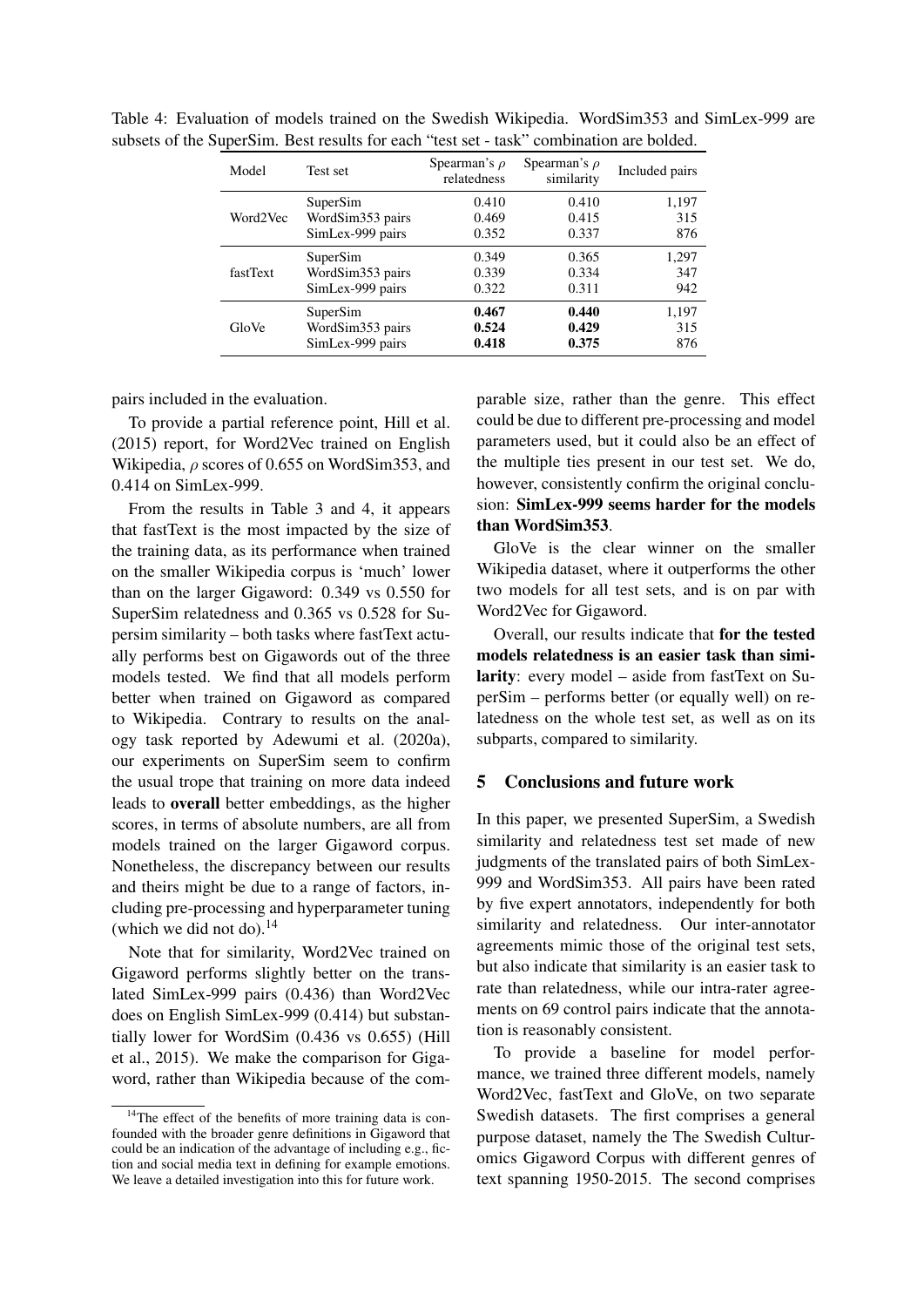a recent Swedish Wikipedia dump. On the Gigaword corpus, we find that fastText is best at capturing both relatedness and similarity while for Wikipedia, GloVe performs the best.

Finally, to answer the question posed in the introduction: it is common to have words that are highly related, but not similar. To give a few examples, these are pairs with relatedness 10 and similarity 0: *bil-motorväg* 'carhighway,' *datum-kalender* 'date-calendar,' *ordordbok* 'word-dictionary,' *skola-betyg* 'schoolgrade,' and *tennis-racket* 'tennis-racket.'

The opposite however, does not hold. Only four pairs have a similarity score higher than the relatedness score, and in all cases the difference is smaller than 0.6: *bli-verka* 'become-seem,' *rörcigarr* 'pipe-cigarr,' *staltr ˚ ad-sladd ˚* 'wire-cord,' *tillagna sig-skaffa sig ¨* 'get-acquire.'

For future work, the SuperSim testset can be improved both in terms of added annotations (more annotators), and with respect to more fine-grained judgements (real values in contrast to discrete ones currently used) to reduce the number of rank ties.

# 6 Acknowledgments

We would like to thank Tosin P. Adewumi, Lidia Pivovarova, Elaine Zosa, Sasha (Aleksandrs) Berdicevskis, Lars Borin, Erika Wauthia, Haim Dubossarsky, Stian Rødven-Eide as well as the anonymous reviewers for their insightful comments. This work has been funded in part by the project *Towards Computational Lexical Semantic Change Detection* supported by the Swedish Research Council (2019–2022; dnr 2018-01184), and *Nationella Sprakbanken ˚* (the Swedish National Language Bank), jointly funded by the Swedish Research Council (2018–2024; dnr 2017-00626) and its ten partner institutions.

### References

- <span id="page-6-9"></span>Yvonne Adesam, Aleksandrs Berdicevskis, and Felix Morger. 2020. Swedishglue – towards a swedish test set for evaluating natural language understanding models. Technical report, University of Gothenburg.
- <span id="page-6-8"></span>Tosin P Adewumi, Foteini Liwicki, and Marcus Liwicki. 2020a. Corpora compared: The case of the swedish gigaword & wikipedia corpora. *arXiv preprint arXiv:2011.03281*.
- <span id="page-6-7"></span>Tosin P Adewumi, Foteini Liwicki, and Marcus Liwicki. 2020b. Exploring Swedish & English fasttext embeddings with the transformer. *arXiv preprint arXiv:2007.16007*.
- <span id="page-6-1"></span>Eneko Agirre, Enrique Alfonseca, Keith Hall, Jana Kravalova, Marius Pasca, and Aitor Soroa. 2009. A ´ study on similarity and relatedness using distributional and wordnet-based approaches. In *Proceedings of NAACL-HLT*, pages 19–27.
- <span id="page-6-12"></span>Piotr Bojanowski, Edouard Grave, Armand Joulin, and Tomas Mikolov. 2017. Enriching word vectors with subword information. *Transactions of the Association for Computational Linguistics*, 5:135–146.
- <span id="page-6-5"></span>Lars Borin, Markus Forsberg, and Lennart Lönngren. 2013. Saldo: a touch of yin to wordnet's yang. *Language resources and evaluation*, 47(4):1191–1211.
- <span id="page-6-2"></span>Elia Bruni, Gemma Boleda, Marco Baroni, and Nam-Khanh Tran. 2012. [Distributional semantics in tech](https://www.aclweb.org/anthology/P12-1015)[nicolor.](https://www.aclweb.org/anthology/P12-1015) In *Proceedings of the 50th Annual Meeting of the Association for Computational Linguistics (Volume 1: Long Papers)*, pages 136–145, Jeju Island, Korea. Association for Computational Linguistics.
- <span id="page-6-3"></span>Jose Camacho-Collados, Mohammad Taher Pilehvar, Nigel Collier, and Roberto Navigli. 2017. [SemEval-](https://doi.org/10.18653/v1/S17-2002)[2017 task 2: Multilingual and cross-lingual semantic](https://doi.org/10.18653/v1/S17-2002) [word similarity.](https://doi.org/10.18653/v1/S17-2002) In *Proceedings of the 11th International Workshop on Semantic Evaluation (SemEval-2017)*, pages 15–26, Vancouver, Canada. Association for Computational Linguistics.
- <span id="page-6-11"></span>Haim Dubossarsky, Simon Hengchen, Nina Tahmasebi, and Dominik Schlechtweg. 2019. [Time-out:](https://doi.org/10.18653/v1/P19-1044) [Temporal referencing for robust modeling of lexical](https://doi.org/10.18653/v1/P19-1044) [semantic change.](https://doi.org/10.18653/v1/P19-1044) In *Proceedings of the 57th Annual Meeting of the Association for Computational Linguistics*, pages 457–470, Florence, Italy. Association for Computational Linguistics.
- <span id="page-6-4"></span>Gökhan Ercan and Olcay Taner Yıldız. 2018. [An](https://www.aclweb.org/anthology/C18-1323) [lamVer: Semantic model evaluation dataset for](https://www.aclweb.org/anthology/C18-1323) [Turkish - word similarity and relatedness.](https://www.aclweb.org/anthology/C18-1323) In *Proceedings of the 27th International Conference on Computational Linguistics*, pages 3819–3836, Santa Fe, New Mexico, USA. Association for Computational Linguistics.
- <span id="page-6-0"></span>Per Fallgren, Jesper Segeblad, and Marco Kuhlmann. 2016. Towards a standard dataset of Swedish word vectors. In *Sixth Swedish Language Technology Conference (SLTC), Umea 17-18 nov 2016 ˚* .
- <span id="page-6-10"></span>Manaal Faruqui, Yulia Tsvetkov, Pushpendre Rastogi, and Chris Dyer. 2016. [Problems with evaluation](https://doi.org/10.18653/v1/W16-2506) [of word embeddings using word similarity tasks.](https://doi.org/10.18653/v1/W16-2506) In *Proceedings of the 1st Workshop on Evaluating Vector-Space Representations for NLP*, pages 30– 35, Berlin, Germany. Association for Computational Linguistics.
- <span id="page-6-6"></span>Christiane Fellbaum. 1998. [WordNet: An electronic](http://journals.cambridge.org/action/displayAbstract?fromPage=online&aid=73979) [lexical database. Christiane Fellbaum \(Ed.\). Cam](http://journals.cambridge.org/action/displayAbstract?fromPage=online&aid=73979)[bridge, MA: MIT Press, 1998. Pp. 423.](http://journals.cambridge.org/action/displayAbstract?fromPage=online&aid=73979) *Applied Psycholinguistics*, 22(01):131–134.